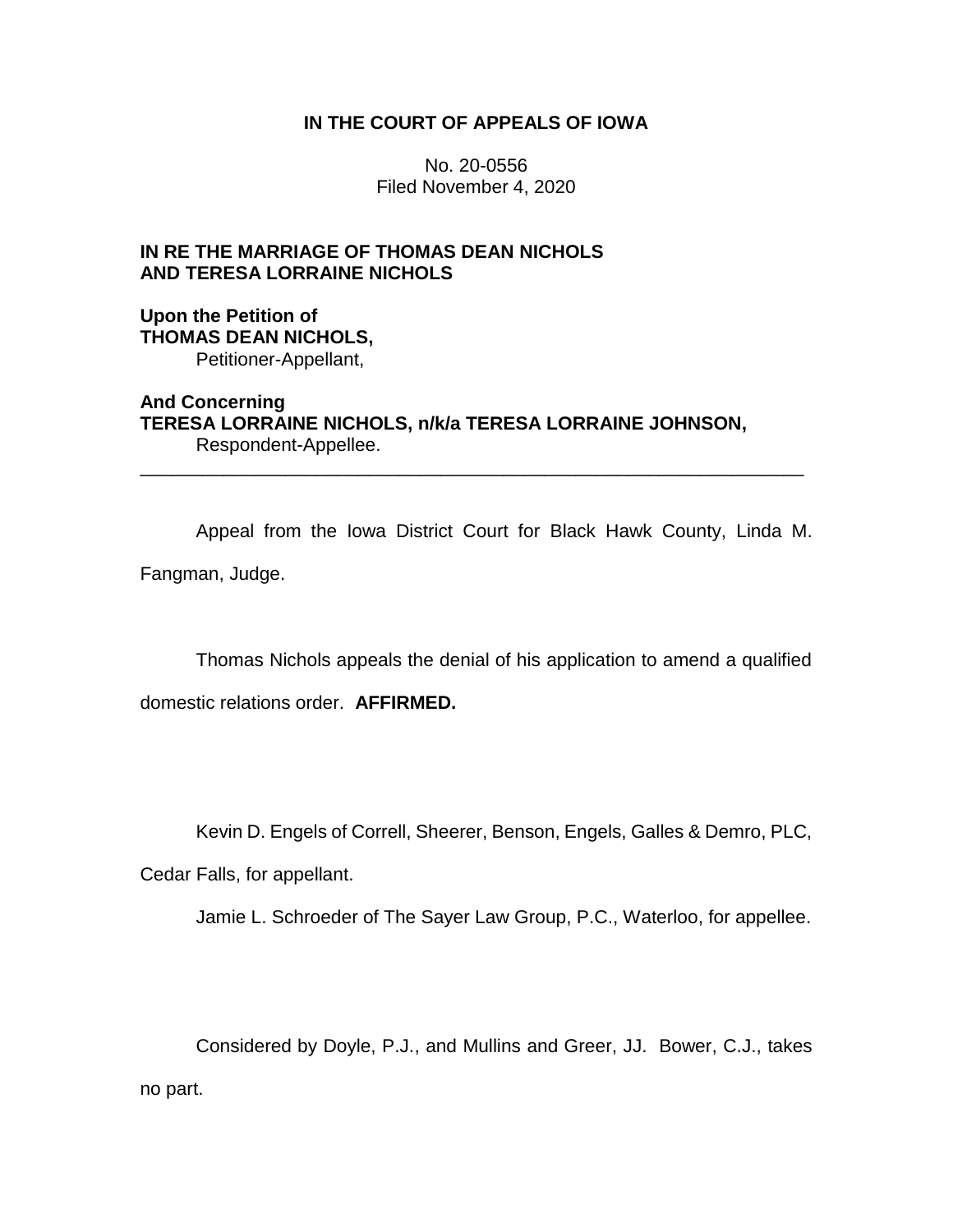#### **MULLINS, Judge.**

 $\overline{a}$ 

Thomas Nichols and Teresa Johnson married on October 20, 1984. They separated on October 16, 1995, and the marriage was dissolved on May 19, 1997. The dissolution decree memorialized Thomas's agreement that one-half of his Iowa Public Employees' Retirement System (IPERS) pension "benefits up to the time of the parties' separation shall be awarded to" Teresa. The court ordered the parties to file proposed qualified domestic relations orders (QDRO) for the court's approval "to allow [Teresa] to receive one-half of the IPERS retirement plan from the time that [Thomas] joined the plan until the parties' separation." The court directed the following calculation:

[Teresa] shall receive 50 percent of a fraction of [Thomas's] pension and pension payments. The numerator of this fraction shall be the number of years [Thomas] contributed to IPERS during the marriage, and the denominator of the fraction shall be the total number of years during which benefits were accumulated prior to being paid.

The ensuing QDRO included the following provision:

IPERS is directed to pay benefits to [Teresa] as a marital property settlement under the following formula: 50% of the gross monthly or lump sum benefit payable at the date of distribution to [Thomas]. The forgoing percentage shall be multiplied by the "service factor." The "service factor" is a fraction of which the numerator is the quarters of service covered by IPERS between October 20, 198[4]<sup>[1]</sup> and October 16, 1995, and the denominator is [Thomas's] total quarters of service covered by IPERS.

In 2019, Thomas filed an application to amend the QDRO. He claimed:

Due to changes in the manner in which IPERS now calculates the benefits for members of the system, the present calculation set forth under the QDRO . . . will result in [Teresa] receiving a share of [Thomas's] IPERS benefit for a period of time when [Thomas] worked

 $1$  The order provided the year 1980, which appears to be a typo. The supposed typo is inconsequential, as Thomas did not begin IPERS-covered employment until 1987.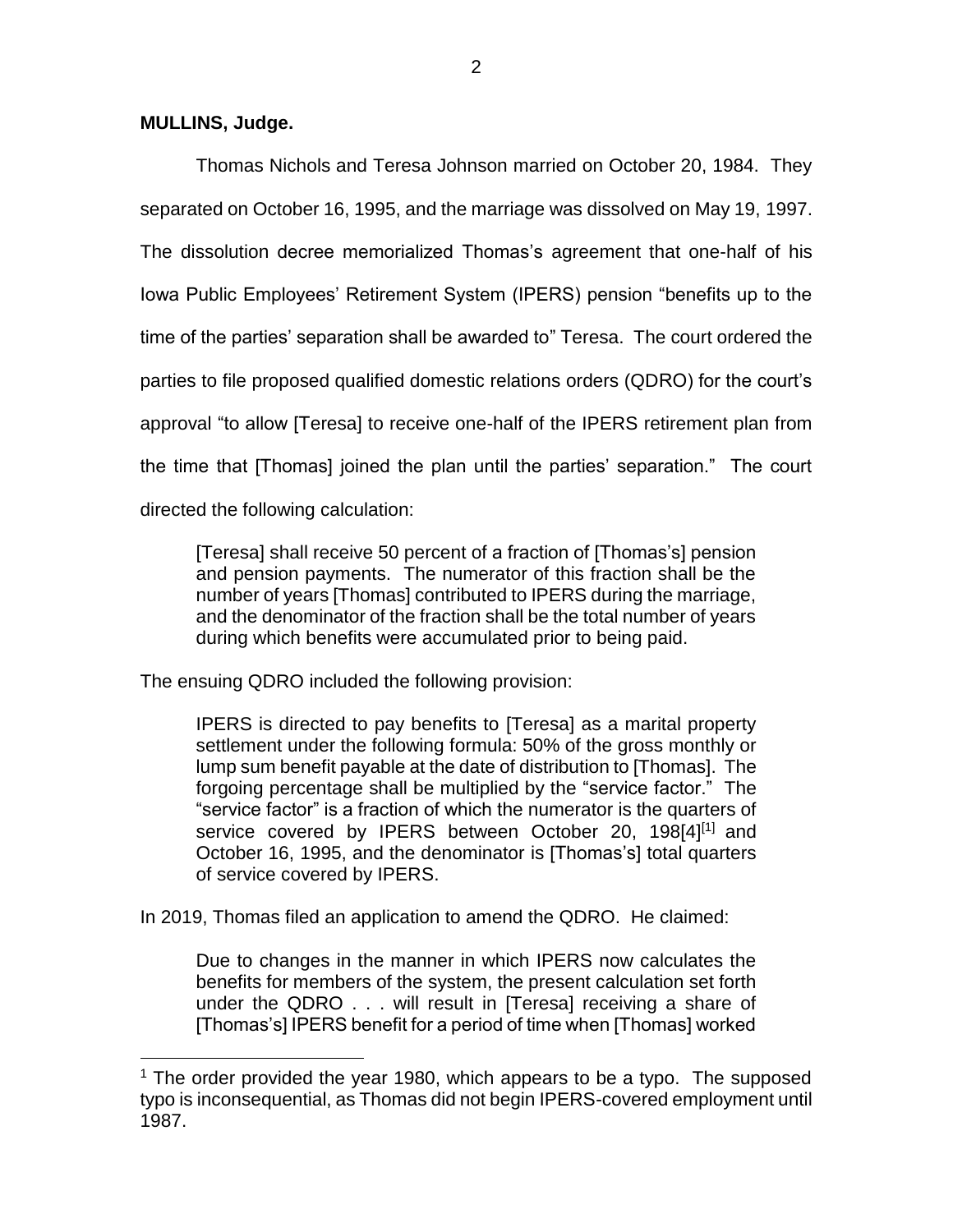for IPERS covered employment while [Thomas] *will not* receive a similar share of those benefits.

The matter proceeded to hearing, at which the following evidence was presented. Thomas began his employment with Black Hawk County as a jail security officer on October 5, 1987. He served in that position for just under three years, and he was promoted to deputy sheriff on September 23, 1990. He has worked in that capacity since. A few years back, Thomas learned that once he accumulated twenty-two years of service as a deputy sheriff, his three years of service as a jailer would not count as years of service for the purpose of calculating his retirement benefits. Thomas also learned that IPERS interpreted the rules to allow Teresa to receive benefits for the three years of jailer service. IPERS explained to Thomas that Teresa would be entitled to her share of benefits accruing during the marriage. Thomas testified to his position for amending the QDRO: "[I]f I'm not getting credit for this time, I don't feel that she should get credit for that time." He was seeking "equality." He generally requested that the service factor for the calculation of Teresa's benefits be reduced to not account for the quarters Thomas would not be entitled to. Ultimately, the court denied the application to amend the QDRO and Thomas's subsequent motion to reconsider, enlarge, or amend. Thomas appeals.

Thomas requested the court to amend the QDRO to reflect the intent of the decretal court in light of a change in the law concerning calculation of IPERS benefits. Our analysis turns on the intent of the decretal court. *See In re Marriage of Heath-Clark*, No. 15-0525, 2016 WL 2753779, at \*4 (Iowa Ct. App. May 11, 2016). The QDRO awarded Teresa fifty percent of benefits payable upon

3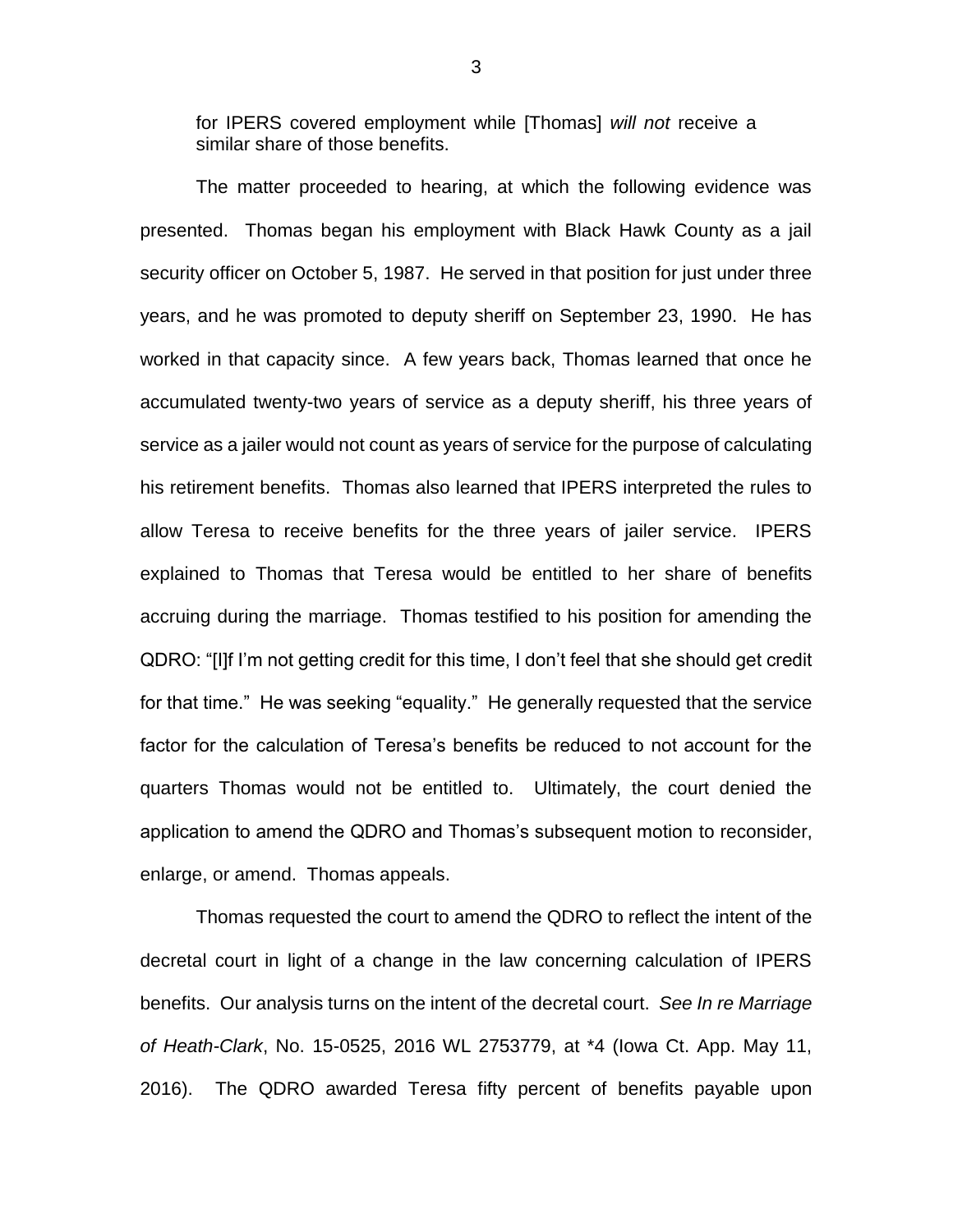distribution, multiplied by the service factor. The decretal court identified the service factor to be the quarters of covered service between October 20, 1984 (when Thomas began covered employment) and October 16, 1995 (when the parties separated), divided by the total quarters of covered service.

On appeal, Thomas argues the decretal court's intent would be served by reducing the service factor to reflect when benefits accumulated for Thomas as a member, which ultimately would not include his three years as a jailer. But a QDRO "is used to value and divide the portion of the defined benefit accrued during the parties' marriage." *Id.* at \*6 (quoting *In re Marriage of Benson* 545 N.W.2d 252, 255 (Iowa 1996)). Thomas agrees the decretal court's "intention was to provide [Teresa] with half of [Thomas's] IPERS benefits that accumulated between the time the parties were married and the time they separated." Thomas asks that the numerator of the service factor be reduced to not account for the three years he was a jailer. But we find what happened after the dissolution of the marriage to be irrelevant. "[T]he numerator [is] the number of years during the marriage [the employee] accrued benefits under the pension plan . . . ." *In re Marriage of Smith*, No. 16-0597, 2017 WL 362000, at \*5 (Iowa Ct. App. Jan. 25, 2017) (alterations in original) (quoting *Benson*, 545 N.W.2d at 255). The fact that the three years of service were later lost to Thomas does not change what accumulated as a result of the parties' joint marital efforts prior to their separation. While the three years as a jailer will not provide added value for Thomas at the end of the day, they provided added value during the marriage. Further, it appears the reason the three years were lost is because he earned greater benefits in his new employment classification; but Teresa should not lose benefits because of his increase in

4